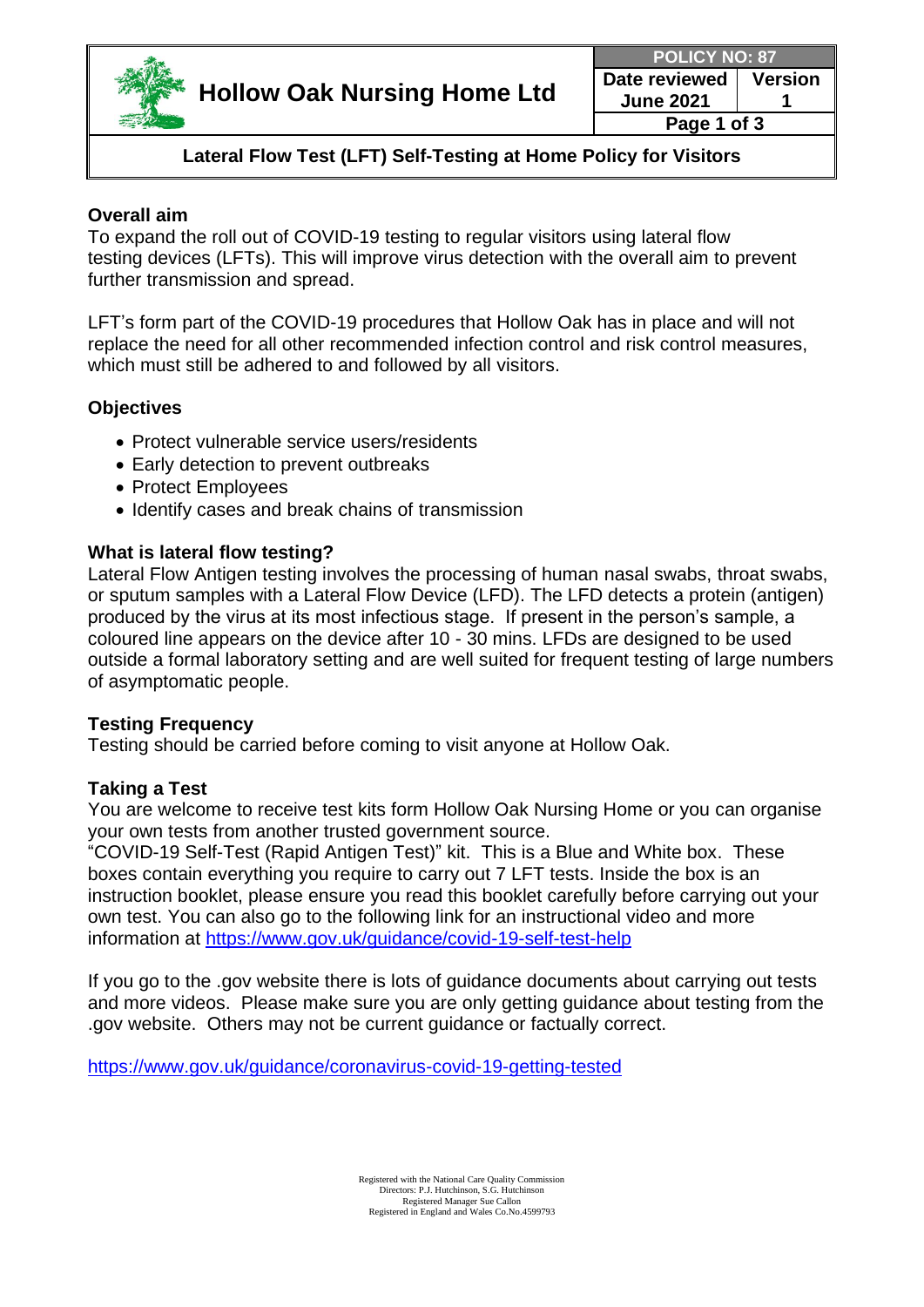

**Page 2 of 3**

**Lateral Flow Test (LFT) Self-Testing at Home Policy for Visitors**

#### **Test Results Communication of test results to Hollow Oak**

Wherever the test is conducted, it must be done on the day of the visit. Once the visitor has reported the test on the .gov website, they will receive confirmation of their result by text message (SMS) and email to show proof of result. Visitors should show proof of a negative test result before every visit, such as:

- an email or text from NHS Test and Trace
- a date-stamped photo of the test cartridge itself

If visitors are not able to produce a negative test, they may be asked to reschedule or be prepared to take the test on site.

Visitors will still be expected to complete a visiting questionnaire and have their temperature taken prior to a visit.

Visitors **MUST NOT** come to Hollow Oak if they have had a positive LTF result. Guidance on what to do should be sought from the .gov website or by calling 119.

A positive LFT result should be regarded as a confirmed case and the individual and their household must self-isolate. See isolation guidance below.

[https://www.gov.uk/government/publications/covid-19-stay-at-home-guidance/stay-at](https://www.gov.uk/government/publications/covid-19-stay-at-home-guidance/stay-at-home-guidance-for-households-with-possible-coronavirus-covid-19-infection)[home-guidance-for-households-with-possible-coronavirus-covid-19-infection](https://www.gov.uk/government/publications/covid-19-stay-at-home-guidance/stay-at-home-guidance-for-households-with-possible-coronavirus-covid-19-infection)

If you have a positive LFT test you may be required to take a confirmatory Polymerase Chain Reaction Test (PCR) which can be arranged through the .gov website or by calling 119.